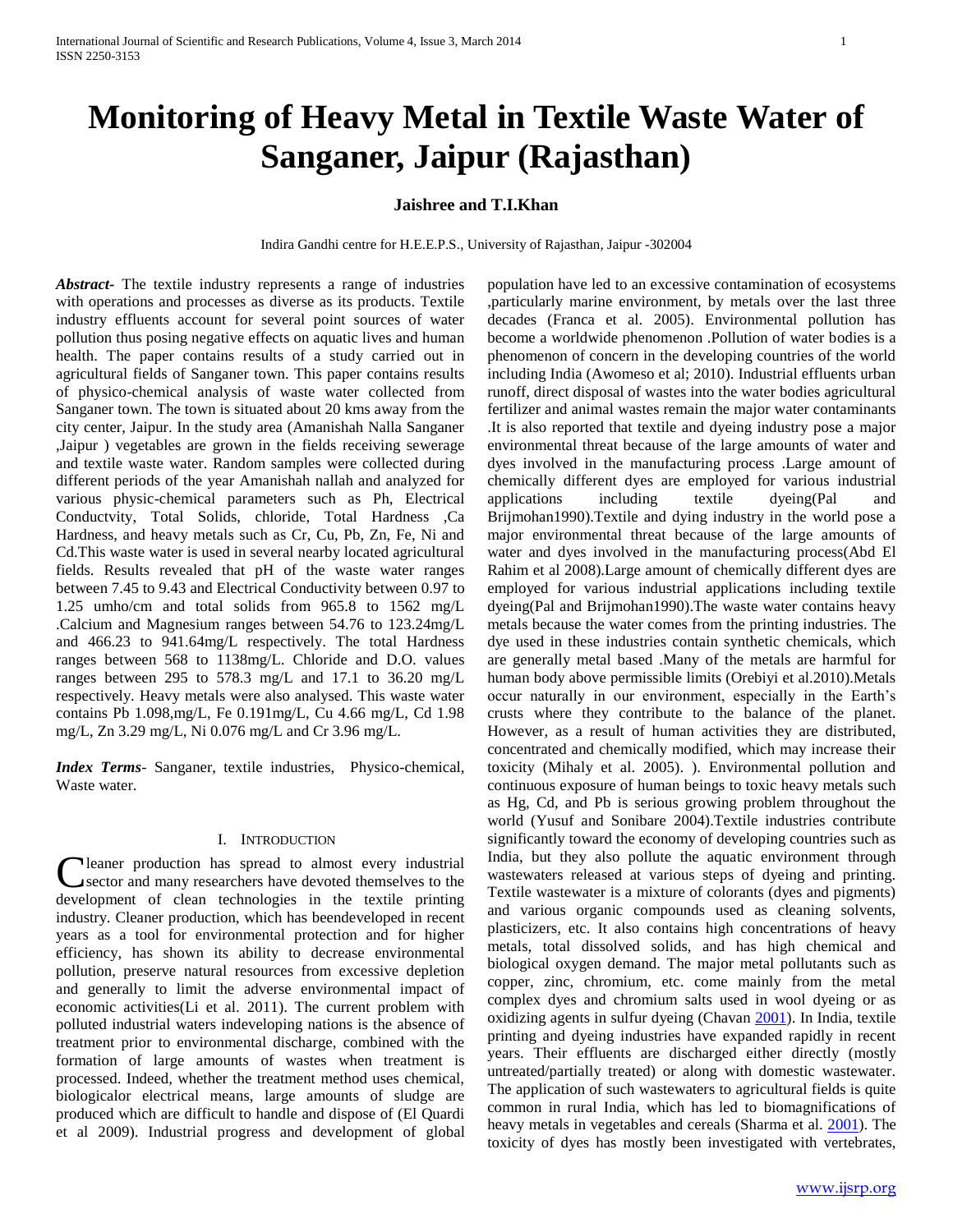mostly fish, whereas the effects on invertebrates and plants are least explored (Sharma et al. [2005\)](http://www.tandfonline.com/doi/full/10.1080/02772240802010987#CIT0024) Industrial waste and effluents are undesirable by-products of economic development and environment and when these products handled and disposed improperly, they cause serious threat to human health and environment. Such as use of dye stuffs in textile paper, paint and printing industries and improper disposal of these stuffs into the water sources cause serious problem of pollution and health hazards due to presence of heavy metals above permissible limits (Khan et al. 2001). Amanishah Nala which is of great importance to Jaipur city particularly Sanganer area has effluent water (polluted water) from textile industries. The ground water is used in the cottage industries (Khan et al. 2003).Waste water effluents from textile dyeing and printing industries from Sanganer which contains dyes, bleaching agents, salts, acids and heavy metals like Cr, Cu, Pb, Zn, Fe are discharged continuously without any treatment into Amanishah Nala. The effluent water takes the dissolved toxicants to crop plants and its consumers (Khan et al. 2009). Azo dyes and Cu are the most common pollutants in the textile wastewater of Sanganer, Jaipur (Sharma et al. [1999\)](http://www.tandfonline.com/doi/full/10.1080/02772240802010987#CIT0021). This waste water cause many problems including ground water pollution and adverse effects on agricultural products, animals and health of the people.

### II. STUDY AREA

Sanganer town is situated nearly 20 km away from the main city of Jaipur. Sanganer town lies between  $26^{\circ}$  49' to  $26^{\circ}51'N$ latitude and 75°46' to 75°51'E longitude. The total area of Sanganer is about 635.5 sq km. various industries discharge untreated waste water in Amanishah Nala.Sanganer is famous for its textile hand printing work.Mainly Chhipas community is engaged in dyeing and printing of textile as small scale industry.Sanganer is very famous for a special type of printing known as 'Sanganer Printing'.This type of printing requires water based process for color fixation and it creates water pollution. The chipas either wash clothes at their wells in the city or bring the cloth on wells dug on bank of Amanishah Nallah.The Amanishah Nallah gets polluted due to discharge of trade effluent into it and due to inflowing domestic waste water of Jaipur city.

# III. MATERIAL AND METHODS

The sample were collected from different location of Amanishah Nallah. These samples were collected periodically from April 2012 to January 2013.Water samples were collected in different glass bottles. Physico-chemical parameters for the collected samples were studied by standard methods.

## **Heavy Metal Analysis By Atomic Absorption Spectrophotometer.**

Atomic absorption Spectrophotometer (AAS Model GBC 932) was used for analysis of heavy metals in water. The 25ml of the sample was digested in di acid mixture of HNO3 and per chloric acid in the ratio of (10:1). The digestion was performed in

100 ml conical flasks and to facilitate complete digestion the samples in di acid mixture were kept overnight at room temperature .These flasks containing samples and di acid mixture were heated at hot plate until a clear solution was obtained .This was followed by a slow but complete evaporation of acids. Then, the volume of the digested samples was made up to 100 ml with the help of the double distilled water .Finally these solutions were analyzed by Atomic Absorption Spectrophotometer.

#### IV. RESULT AND DISCUSSION

Textile industry effluents collected from several point sources of water pollution. The results related to physicochemical characteristics of textile effluents are given in the table no.1. In the present study pH was found to be maximum in July. The results indicated that pH values range between *7.45±0.02to 9.44±0.10* Minimum pH (7.45) was found in January 2012 and maximum pH (9.44) was in July 2013. E.C. ranged between *0.67±0.05 to1.26±0.06* mmhos its maximum concentration i.e. 1.26 was found in July 2013 and minimum in January 2012 i.e. 0.67. Total solids ranged from *937.8±9.59* mg/L was found in January 2012 and maximum *1852±22.33* mg/L in July 2013. Similarly Chloride values ranged between *276.6±16.21* mg/L in April 2012 and *572±27.5* mg/L was maximum in July 2013. Calcium and Magnesium hardness ranged between *42.46±5.19* was minimum in January 2013 and *124.2±24.25* mg/L was maximum in July 2012 and *540.72±2.28* mg/L minimum in. January 2013 to *1165.94±2.16*mg/L Maximum in July 2013. The Total Hardness was between *583.18±17.38 to1251.8±22.55*  mg/L .In the present study the maximum concentration 1.107 ±0.034 mg/L of lead was recorded from textile waste water maximum permissible limits of lead is 0.1 mg/L. Desirable limits of lead is .05 mg/L beyond this limit water becomes toxic. Average concentration of copper 4.794  $\pm$ 0.17 mg/L found in the textile water samples is more than the permissible limits. Average concentration of cadmium 2.058±0.16 mg/L cadmium level was found high in industrial area. Average concentration of ferrous 0.152±0.017 mg/L found in textile water samples is more than permissible limits. Chromium metal was found  $3.64 \pm 0.22$ mg/L it was higher than permissible limits. The permissible limit for Cr is 0.05 mg/L. Average concentration of zinc and nickel was  $3.264 \pm 0.07$  mg/L to  $0.078 \pm 0.01$  mg/L.

#### RECOMMENDATION

There is a need of treating effluent water by central effluent treatment plant and removing heavy metals before utilizing this water for crop plants.

#### ACKNOWLEDGEMENT

One of the author (Ms. Jaishree) is thankful to UGC for the award of Rajiv Gandhi National Senior Research Fellowship and the Dean Faculty of Science ,University of Rajasthan, Jaipur for providing necessary facilities.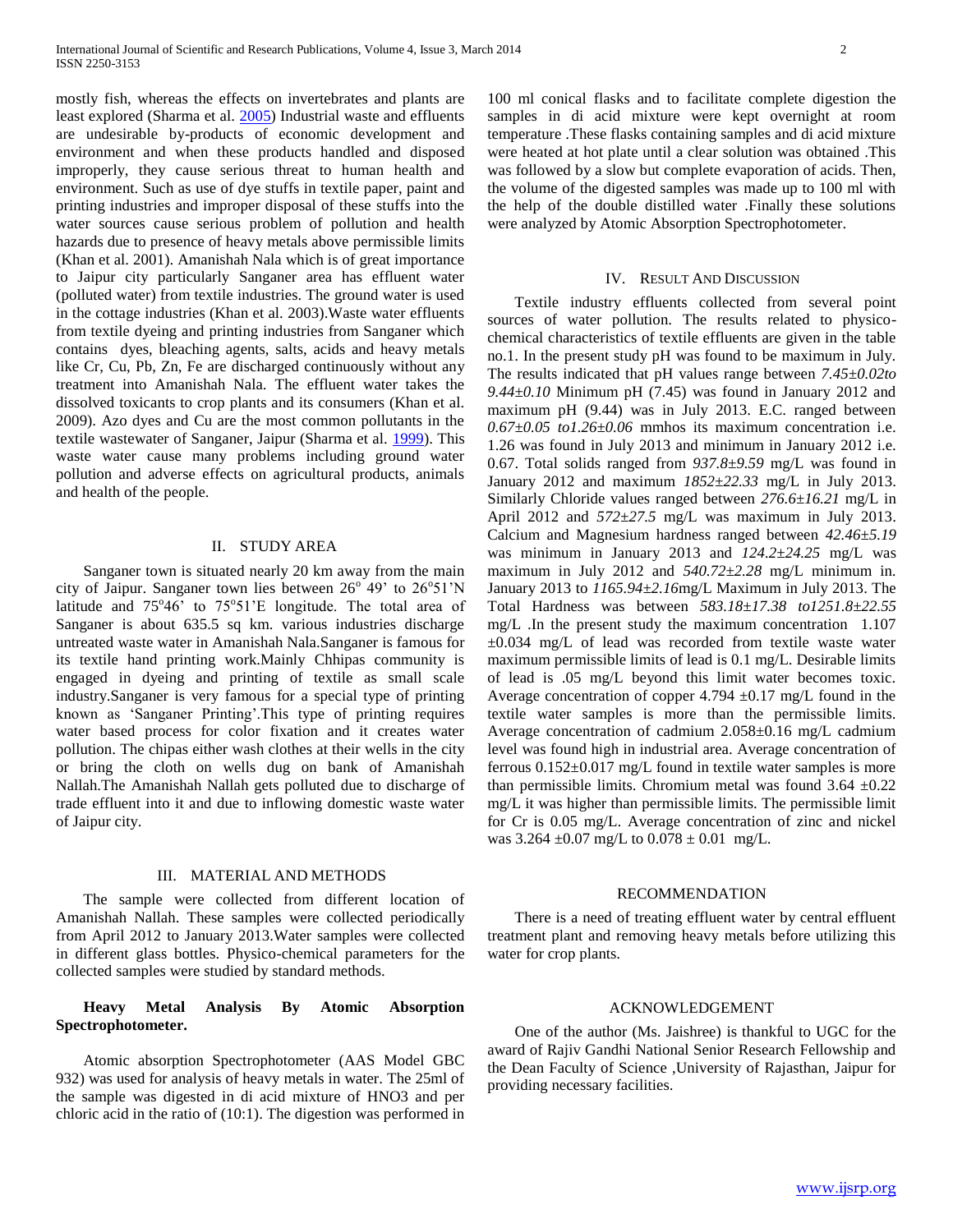| <b>Parameter</b> s                            | 2012                                              |                        |                        |                                        | 2013                   |                        |                   |                    |  |
|-----------------------------------------------|---------------------------------------------------|------------------------|------------------------|----------------------------------------|------------------------|------------------------|-------------------|--------------------|--|
|                                               | April<br>July<br><b>October</b><br><b>January</b> |                        |                        | <b>April</b><br>July<br><b>October</b> |                        |                        | <b>January</b>    |                    |  |
|                                               |                                                   |                        |                        |                                        |                        |                        |                   |                    |  |
| $\boldsymbol{P}$ $\boldsymbol{H}$<br>Hydrogen | $8.53 \pm 0.26$                                   | $9.27+0.15$            | $8.21 \pm 0.14$        | $7.45 + 0.02$                          | $8.79 + 0.07$          | $9.44 \pm 0.10$        | $8.29 \pm 0.09$   | $7.60+0.16$        |  |
| ion                                           |                                                   |                        |                        |                                        |                        |                        |                   |                    |  |
| concentratio                                  |                                                   |                        |                        |                                        |                        |                        |                   |                    |  |
| $\boldsymbol{n}$                              |                                                   |                        |                        |                                        |                        |                        |                   |                    |  |
| Electrical<br>Conductivity<br>$m$ mhos $/cm$  | $0.95 \pm 0.07$                                   | $1.13 \pm 0.05$        | $0.82 + 0.07$          | $0.67 + 0.05$                          | $1.04 \pm 0.08$        | $1.26 \pm 0.06$        | $0.86 \pm 0.04$   | $0.79 \pm 0.06$    |  |
| <b>Total</b><br>solids<br>mg/L                | $960.5 \pm 8.66$                                  | $1774.4 \pm 18.9$<br>5 | $1518.8 \pm 21.1$<br>8 | $937.8 \pm 9.59$                       | $1486.2 \pm 14.3$<br>4 | 1852±22.33             | $1560+24.97$<br>7 | $1166.2 \pm 16.15$ |  |
| <b>Chloride</b><br>mg/L                       | $276.6 \pm 16.21$                                 | 538.42±8.24            | $385.2 \pm 28.58$      | $326 \pm 25.4$                         | $299.2 \pm 16.35$      | $572 + 27.5$           | $391 \pm 26.48$   | $360.34 \pm 16.48$ |  |
| D.O. Mg/L                                     | $24.32 \pm 1.13$                                  | $39.76 \pm 1.53$       | $21.86 \pm 2.04$       | $19.7 \pm 1.51$                        | $22.64 \pm 2.48$       | $35.28 \pm 1.48$       | $20.32 \pm 0.74$  | $16.8 \pm 1.013$   |  |
| $Ca-Hmg/L$                                    | 77.22±12.32                                       | $124.2 \pm 24.25$      | $62.66 \pm 10.65$      | $46.96 \pm 6.81$                       | $66.94 \pm 7.40$       | $85.86 \pm 8.6$        | $57.6 \pm 11.01$  | $42.46 \pm 5.19$   |  |
| $Mg$ -H $mg/L$                                | $1109.38 \pm 3.7$<br>2                            | $1119.2 \pm 3.49$      | 723.94±1.32            | $567.64 \pm 2.3$<br>$\overline{2}$     | 849.02±2.21            | $1165.94 \pm 2.1$<br>6 | $714 \pm 2.99$    | $540.72 \pm 2.28$  |  |
| <b>Total</b><br><b>Hardness</b><br>mg/L       | $1186.6 \pm 21.5$<br>7                            | $1243.4 + 8.04$        | 786.6+22.81            | $614.6 \pm 21.3$<br>$\overline{7}$     | $915.96 \pm 10.3$      | $1251.8 \pm 22.5$<br>5 | 771.6+24.88       | 583.18±17.38       |  |

#### **Analysis of Textile Waste Water Samples from Amanishah Nallah(Sanganer**

(Mean  $\pm$  SEM of 5 values)

Ca-H – Calcium Hardness

Mg-H – Magnesium Hardness

# **Analysis of Textile Waste Water Samples from Amanishah Nallah(Sanganer)**

|      | $Pb$ (mg/L)       | Fe(mg/L)          | Cu(mg/L)         | Cd(mg/L)         | $\mathbf{Zn}(mg/L)$ | Ni(mg/L)         | Cr(mg/L)        |
|------|-------------------|-------------------|------------------|------------------|---------------------|------------------|-----------------|
| ∗    | $1.107 \pm 0.034$ | $0.152 \pm 0.017$ | $4.794 \pm 0.17$ | $2.058 \pm 0.16$ | $3.264 \pm 0.07$    | $0.078 \pm 0.01$ | $3.64 \pm 0.22$ |
| $**$ | 0.1               | 0.3               |                  | 0.05             |                     | -                | 0.05            |

(Mean  $\pm$  SEM of 5 values)

\*Showing analysed value of heavy metals concentration in water sample from textile effluent discharging sites of Amanishah Nalla. \*\* Showing maximum permissible limit of WHO for particular metal.

#### **REFERENCES**

- [1] Abd El Rahim ,W.M.,W.K.B. Khali and G.E. Mariam (2008) Genotoxicity studies on the removal of a direct textile dye by a fungal strain, invivo, using micronucleus and RAPD-PCR techniques on male rats., Journal of Applied Toxicology,28: 484-490.
- [2] Awomeso ,J.A, Taiwo , A.M. and Adenwo (2010):J.A., Studies on the pollution of water body by textile industry effluents in Lagos, Nigeria Journal of Applied Sciences in Environmental Sanitation(N )vol. 5,issue 4,pp 331-337.
- [3] Chavan, RB. 2001. Indian textile industry environmental issues. Indian. Journal of Fibre and Textile Research, vol 26 pp 11–21.
- [4] El Ouardi, E., Mrani, M.I., Anoua, M., Chehouani, H.(2009): Optimisationdu traitement thermique d'un phosphate application au phosphate du bassin gantour au maroc. Mat. Tech. 97, pp 133–142.
- [5] Franca, S., Vinagre, C., Cacador, I., & Cabral, H. N. (2005).Heavy metal concentrations in sedmiment, invertebrates and fish in three salt marsh areas subjected to different pollution loads in the Tagus Estuary (Portugal). Marine Pollution Bulletin, vol 50,pp 993–1018.